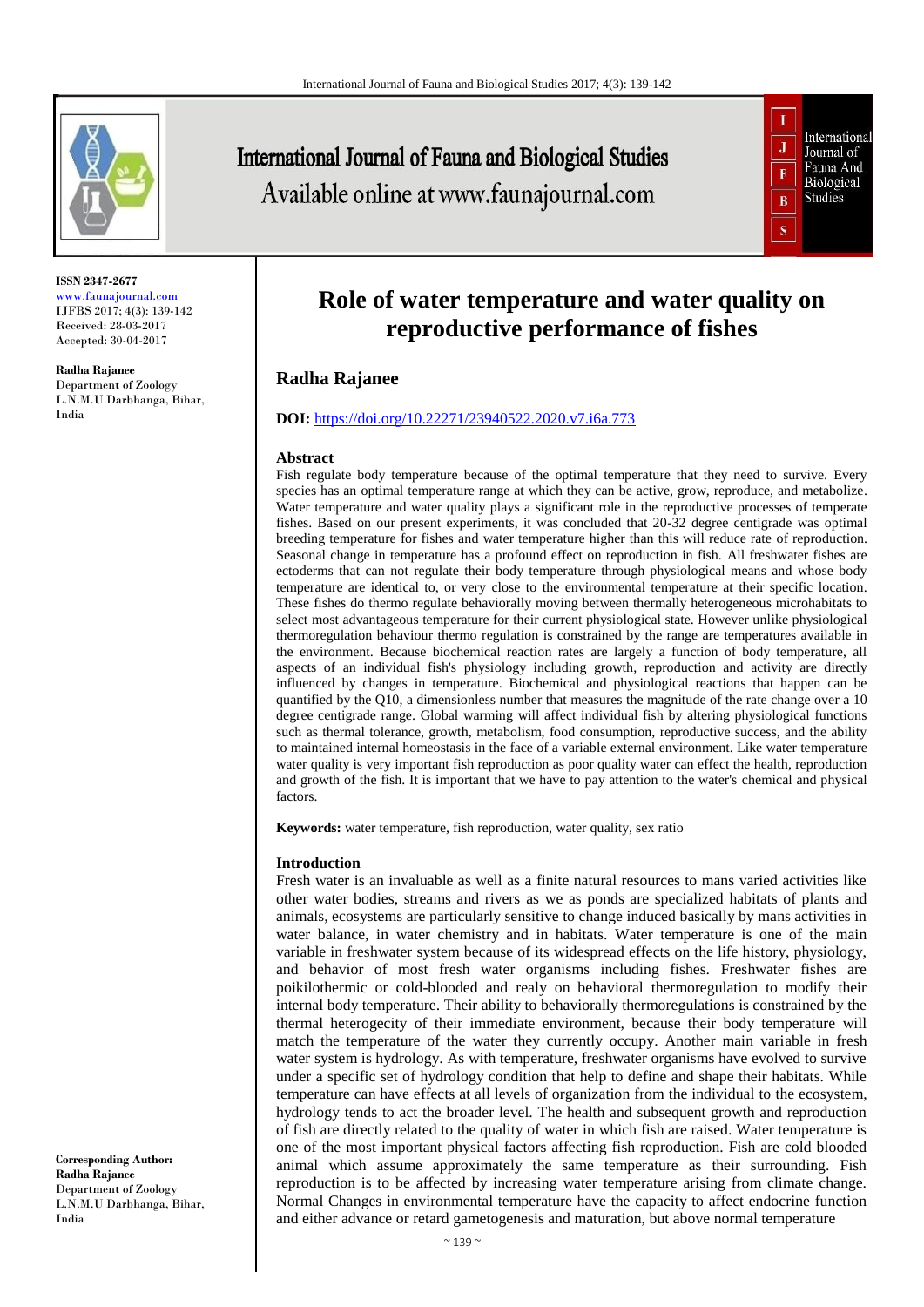have deleterious effects on reproduction process. Water temperature plays a significant role in the reproductive processes of temperate fishes. Based on our present experiments, it was concluded that 20-32 degree centigrade was optimal breeding temperature for fishes and water temperature higher than this will reduce rate of reproduction. Seasonal change in temperature has a profound effect on reproduction in fish. Increasing temperatures cue reproductive development in spring-spawning species, and falling temperatures stimulate reproduction in autumn-spawners. Elevated temperatures truncate spring spawning, and delay autumn spawning. Increased temperature affects fat synthesis, metabolism, and the endocrine system of fish which results in the failure of the generative process. Effects of cooling water discharge on gametogenesis have been observed in some fishes for example cyprinid. Gametogenesis has been observed to be accelerated by cooling water discharges, especially in females. In our present study we analyse the main objective like the effect of temperature anomalies of fish reproduction. Further this study we found that water temperature has inverse effect on reproduction process of fishes. Water temperature above optimum range will reduce and slow down the reproduction process. For fishes breeding, there is an optimal temperature range. Warm temperature plays a primary role in stimulating the maturation of gonads in many fishes. Temperature has a direct effect on gonads, regulating their ability to respond to pituitary stimulation and effects on primary synthesis and release of gonadotropins. Temperature increases will affect reproduction, but the nature of these effects will depend on the period and amplitude of the increase and range from phase shifting of spawning to complete inhibition of reproduction. This latter effect will be most marked in species that are constrained in their capacity to shift geographic range. Studies from a range of taxa, habitats and temperature ranges all show inhibitory effects of elevated temperature albeit about different environmental set points. The effects are generated through the endocrine system, particularly through the inhibition of ovarian oestrogen production. Larval fishes are usually more sensitive than adults to environmental fluctuations, and might be especially vulnerable to climate change. In addition to direct effects on embryonic duration and egg survival, temperature also influences size at hatching, developmental rate, pelagic larval duration and survival. A companion effect of marine climate change is ocean acidification, which may pose a significant threat through its capacity to alter larval behaviour and impair sensory capabilities. This in turn impacts on population replenishment and connectivity patterns of marine fishes. Also Climate change will, or is already, affecting reproductive and early life history events of most fishes. This is occurring at a variety of levels and through a range of mechanisms which as our understanding develops are emerging as increasingly complex. These include the interplay of changes in physical variables with habitat, when in the reproductive cycle the thermal challenge occurs, the timing of spawning, whether events are extreme enough to initiate a physiological stress response, the energy status and reproductive age of the fish, and the thermal exposure history and adaptive capacity of the individual or the population. Fish regulate body temperature because of the optimal temperature that they need to survive. Every species has an optimal temperature range at which they can be active, grow, reproduce, and metabolize. Individuals often cannot support life and/or reproduce outside of this optimal temperature

range. For some organisms, their optimal temperature range can be as narrow as a few degrees or as large as  $20^{\circ}$  C. A change in water temperature of only  $2^{\circ}$  C has been shown to stimulate the metabolism, appetite, and growth of some stream fish by 30-60%. When temperature changes are substantial, fish have been shown to move from areas of warmer water to colder water to avoid thermal stress. While lake fish may have cooler, deeper water to go to escape increased water temperature, fish in shallower lakes and streams often lack cooler refuge options. Air temperature is often used to discuss climate change, while water temperature represents a more sensitive indicator of climatic change. The primary determinate of river water temperature in temperate regions is seasonal variations in air temperature, though hydrological factors play a role as well. Several studies have found that water temperatures are increasing, such as the St. Lawrence River in Quebec, Canada, that was found to have increased by  $1.3^{\circ}$  C since 1960. Other surface waters have also warmed, such as Lake Superior  $(0.1^{\circ}$  C/year, July-September, 1980-2005, Austin and Colman, 2008) and Lake Ontario (0.096° C/year, July-September, 1980-2006, Malkin *et al*., 2008). Climate-change models generally agree that air temperatures will likely continue to increase in the future. Water temperatures will increase as a result of this air temperature increase and potentially result in increased hydrological variability. In some cases, increasing temperature may be favorable for reproduction and recruitment of some species; as thermal constraints that may have limited them in the past are removed. Rising water temperatures have been shown to result in a sharp increase in the rate of egg development, hatching success, and survival of swim-up larvae for Northern pike. Water quality also can quickly decline in fish ponds as fish use the water to live, feed, reproduce, grow and excrete waste into. Fish farmers who wish to be successful should therefore understand the quality of their water, the needs of the fish and how to manage water quality factors. Water shoul have proper oxygen, Carbon Dioxide, Nitrogen, Ammonia and pH. The acceptable range for fish culture is normally between pH 6.5- 9.0.

#### **Materials and Method**

Scholar has studied the effect of water temperature and aquatic variation on the fishes of study area Darbhanga and most of obersation and result are made in their natural habitat. However, for study of effect of temperature and aquatic variations in captivity some experiments were also performed on rainbow scop yellow perch at zoology lab of college L.N.M.U, Darbhanga. For study the effect of raised temperature and aquatic variation on fish reproduction in the various fish species of the study area, seasonal samplings were done from various study plots. Various sampling methods or fishing gears like cast net, scoop net, gill net and a circular net were used. Counts was done fortnightly from 24 different fixed stations covering an area of one meter square in the study plots and the fish population was estimated separately for both fragile ecosystem habitat (F) and natural habitats (NH) and expressed in average. A number of studies were carried out on the fish fauna of various protected areas in Darbhanga. Here we have done studied the species wise distribution of fishes. The scholar found 40 species from Darbhanga region. The most dominant family was Cyprinidae with 26 species. Scholar made a review of fresh water fishes from Bihar. A total of 146 species belonging to 10 orders, 27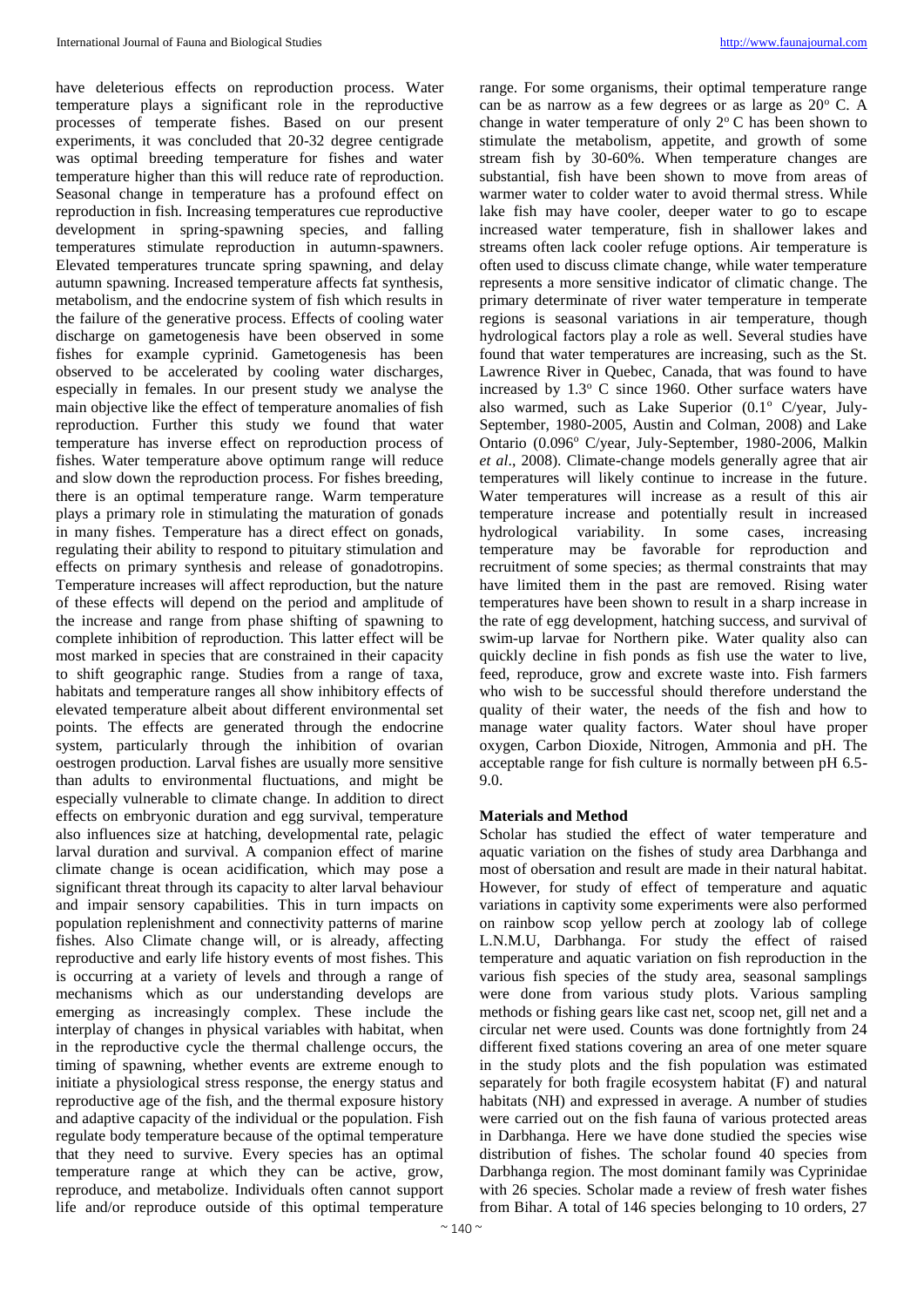families and 61 genera were recorded so far from it same regions of Darbhanga. This includes 24 species of fishes of which 19 were reported from Southern and 05 from Northern of study field. Different species of fishes, which were studied, including carps, catfishes, murrels, and other species. Ripening or ripe ovaries were then taken from the main breeding months of fishes and cut into small portions and fixed in Bouin's fluid. On hardening, they were opened in glass dishes and the oocytes carefully separated from the adhering tissues. All the oocytes which was obtained were measured under a micro meter eye-piece. In which species where the ovary was very large, only a portion was taken for the oocyte measurements. Generaly three to four average sized individuals of each species were selected for the oocyte study and from these fishes a typical condition was laid down on the basis of its predominance to illustrate the distribution of oocytes in that species. In each individual roughly 50 to

100 eggs were measured but when temperature of water increased or decreased then number of egg will reduce. The degree of maturity of gonads in various species was determined according to the arbitrary scheme used for B. pholis and C. gunnel/us. In all, five maturity stages were defined as follows:-

- 1. Immature virgins Ovaries thin and like, eggs microscopic.
- 2. Mature virgins and recovery spent Ovaries swollen and containing eggs just visible to the naked eye.
- 3. Ripening Ovaries enlarged and containing con-specious opaque eggs.
- 4. Ripe Ovaries distended and containing large translucent eggs.
- 5. Spent Ovaries collapsed with no eggs seen by the naked eye. In some cases a few residual eggs present.



Figure: Histogram showing size frequency distribution of oocytes in maturing ovaries of carps in the month of July-August

stage of oocyte of fishes namely Labeo rohita, Labeo calbasu and Cirrhina mrigaia collected from its natural habitat of kosi region. The oocyte of collected specimen were observed and are counted based on the stage of maturity. The observation was presented in table below:

Table

| Month<br>2011 | Average<br>Temperature<br>Range C | Type of oocyte found (%)          |    |                |             |                   |
|---------------|-----------------------------------|-----------------------------------|----|----------------|-------------|-------------------|
|               |                                   | <b>Immature Maturing Ripening</b> |    |                |             | <b>Ripe</b> Spent |
| Jan           | $5 - 20$                          | 48                                | 35 | 02             | о           | 15                |
| Feb           | $10 - 28$                         | 38                                | 37 | 05             | $\mathbf o$ | 20                |
| Mar           | 15-36                             | 30                                | 40 | 19             | $\Omega$    | 11                |
| $_{\rm Apr}$  | 18-40                             | 27                                | 42 | 24             | 02          | 05                |
| May           | $22 - 42$                         | 20                                | 48 | 26             | 06          | $\mathbf o$       |
| Jun           | 24-46                             | 11                                | 34 | 43             | 12          | $\Omega$          |
| Jul           | 25-35                             | 02                                | 08 | 29             | 58          | 03                |
| Aug           | $22 - 34$                         | О 1                               | О1 | 05             | 83          | 10                |
| Sep           | 20-36                             | 02                                | 02 | 08             | 15          | 73                |
| Oct           | 18-35                             | О1                                | О1 | 03             | 06          | 89                |
| Nov           | $15 - 33$                         | 32                                | 02 | 01             | 03          | 62                |
| Dec           | 10-30                             | 53                                | 08 | $\mathbf{O}$ 1 | 01          | 37                |